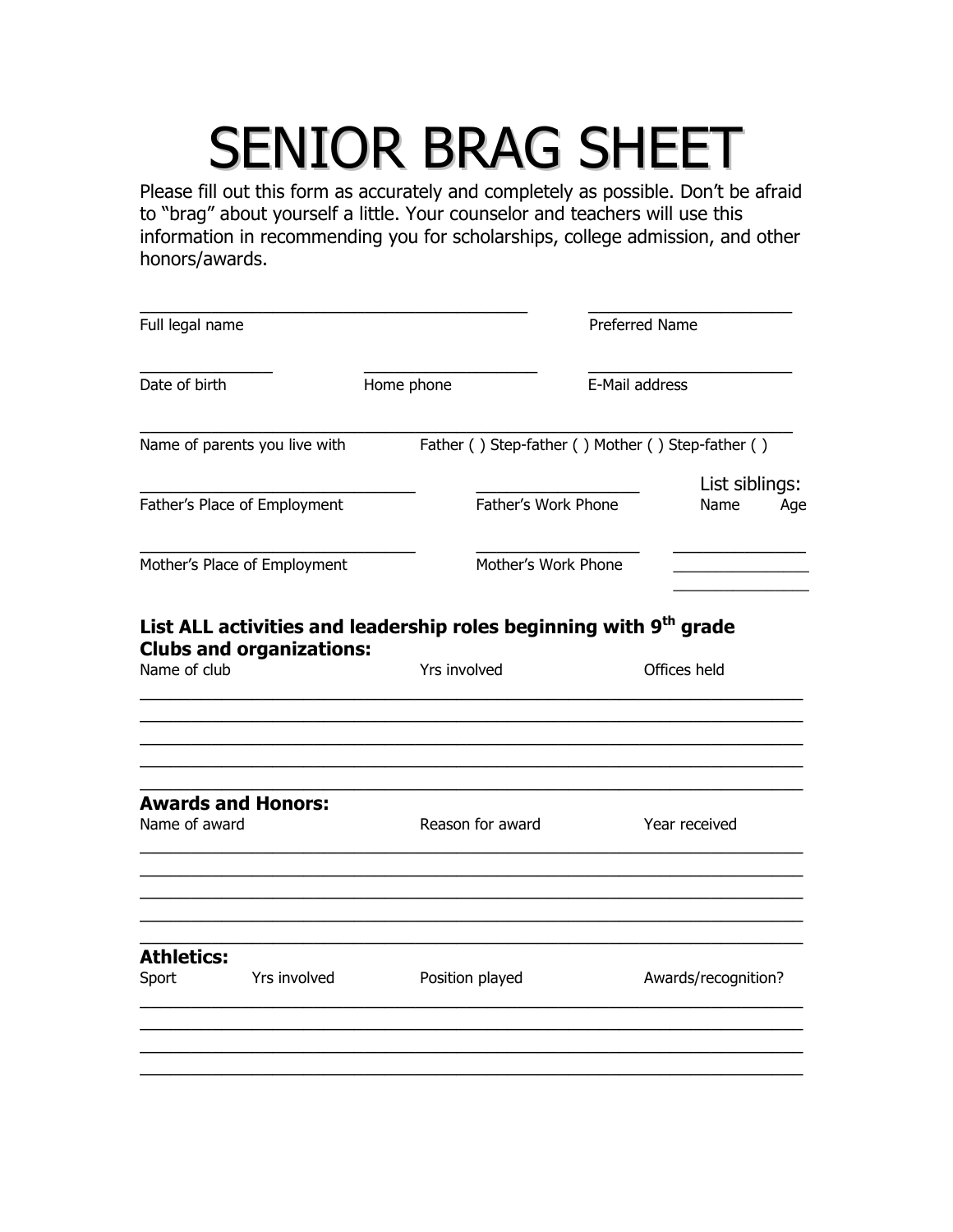|                          |                                            | <b>Plans after leaving high school: (Check one only)</b>                                      |              |
|--------------------------|--------------------------------------------|-----------------------------------------------------------------------------------------------|--------------|
|                          |                                            | € College (Proposed major?) _______________<br>List top three schools you plan to apply to:   |              |
|                          |                                            | $\epsilon$ Technical School (Proposed major?)<br>List top three schools you plan to apply to: |              |
|                          |                                            |                                                                                               |              |
|                          |                                            |                                                                                               |              |
|                          |                                            | <b>Career Goal:</b> (What do you want to be when you "grow up"?)                              |              |
|                          | $1st$ choice<br><b>SAT/ACT Information</b> | 2 <sup>nd</sup> choice                                                                        | $3rd$ choice |
|                          |                                            |                                                                                               |              |
|                          |                                            |                                                                                               |              |
|                          |                                            | Have you registered for a future SAT? Y / N Date: _________                                   |              |
| <b>SAT</b><br><b>ACT</b> |                                            | Science ________ Writing ______                                                               |              |